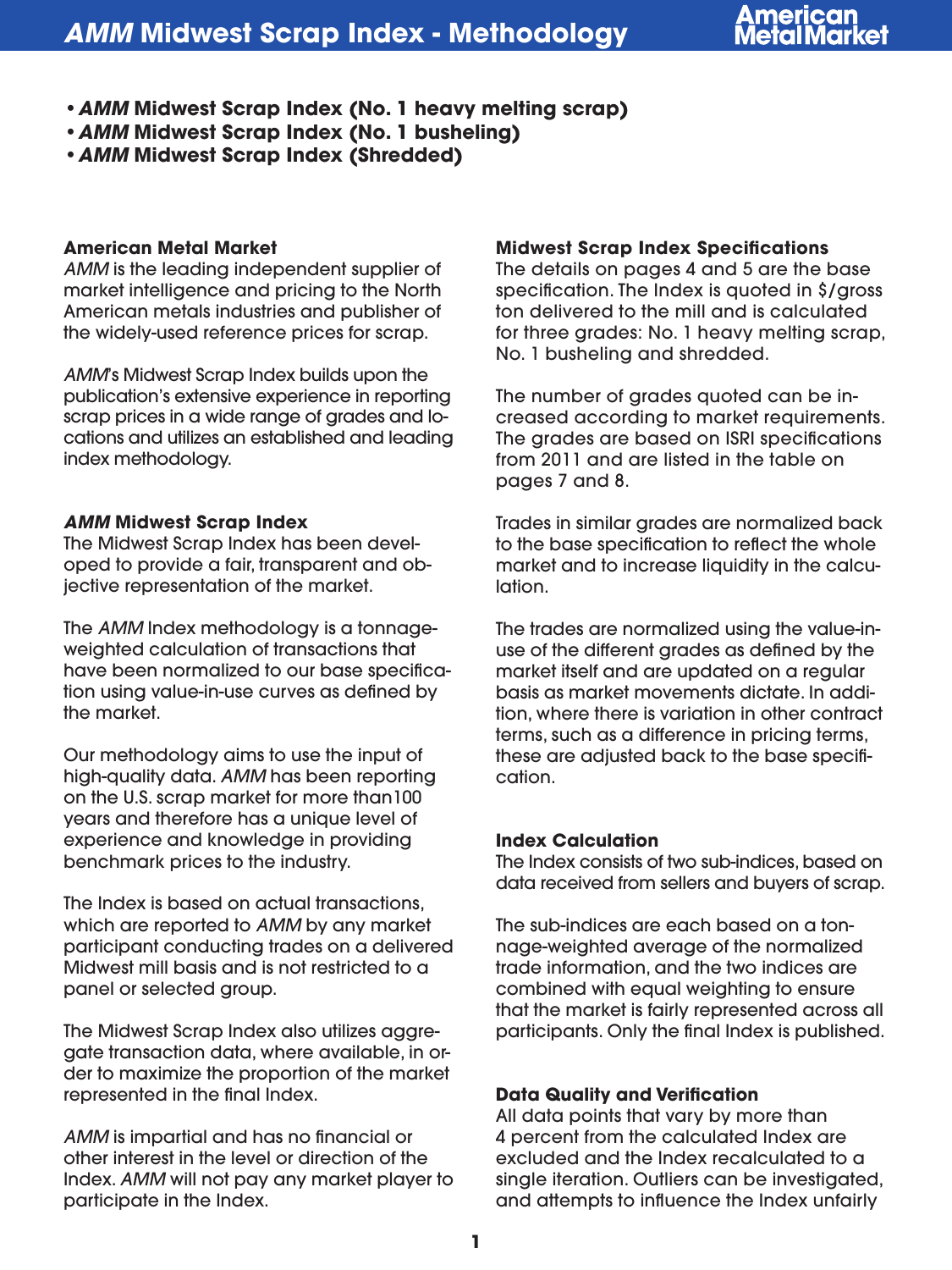# merican

will result in the data provider being warned or excluded.

In some cases, where prices appear out of line or anomalous, participants may be asked to provide evidence of the transaction in the form of a signed contract. Participants will have the right to decline to provide this and *AMM* will have the right to exclude prices that cannot be substantiated.

The number of trades available for use in the Index does of course vary depending on the market conditions prevailing, but *AMM* seeks to utilize as many trades as possible.

Where insufficient transactions have taken place in the market, defined as less than 20 percent of the average monthly market volumes over the past 12 months, *AMM* reserves the right to include assessments, bids and offers from market participants in the Index calculation.

Material of all origin is included in the calculation with no sources specifically excluded. However, the origin may have an influence on the normalization coefficients used, if appropriate to the grade.

Data is submitted in a secure manner by phone and e-mail survey.

In its attempts to collect as much data from the market as possible, *AMM* will use the means that best suit the prevailing market environment.

All correspondence is stored by *AMM*. The data collection and Index calculation process will be made available for audit by a recognized and accepted third-party auditor.

### **Index Publication**

The Index is published on the 10th of each month at 5 p.m. EST from our New York office. All data must be received by 12 p.m. EST. Any data received after 12 p.m. EST on the day of publication will not be included in the Index calculation.

In the event of the 10th of the month falling on a public holiday or weekend, the Index will

be published on the following working day. While the Index will typically be published by *AMM*'s New York office, *AMM* and its parent organization maintain offices in a number of locations and can publish the Index from any of them as circumstances dictate.

*AMM* reserves the right to change the publication frequency according to market requirements.

### **Data Input**

*AMM* aims to collect as many transactions from the greatest number of counterparties as possible each month in its attempt to represent the majority of the market. *AMM* has the reach and network to achieve this.

The more data collected, the larger the proportion of the market that is represented and the more statistically significant the final figure will be.

*AMM* is constantly looking to expand its contact list in order to represent any changes in participants in the market. All market participants are permitted to contribute and the process is not limited to a closed price-setting panel.

Both buyers and sellers are equally represented in the final Index price in order to avoid bias. However, different numbers of inputs may be entered from each side of the market into each sub-index.

### **Notes on the Data Submission and Calculation Methodology**

These notes are intended as a guide to the *AMM* Midwest Scrap Index and aim to expand the thinking and development processes that go into the calculation of each *AMM* Index. They also aim to answer some of the typical queries about the calculation of the methodology, selection of data, removal of bias and transparency of the process.

## **How Many Respondents are Included in the Data Collection?**

The number of respondents is not limited to a pricing panel or group of price setters, but is open to any market participant who is con-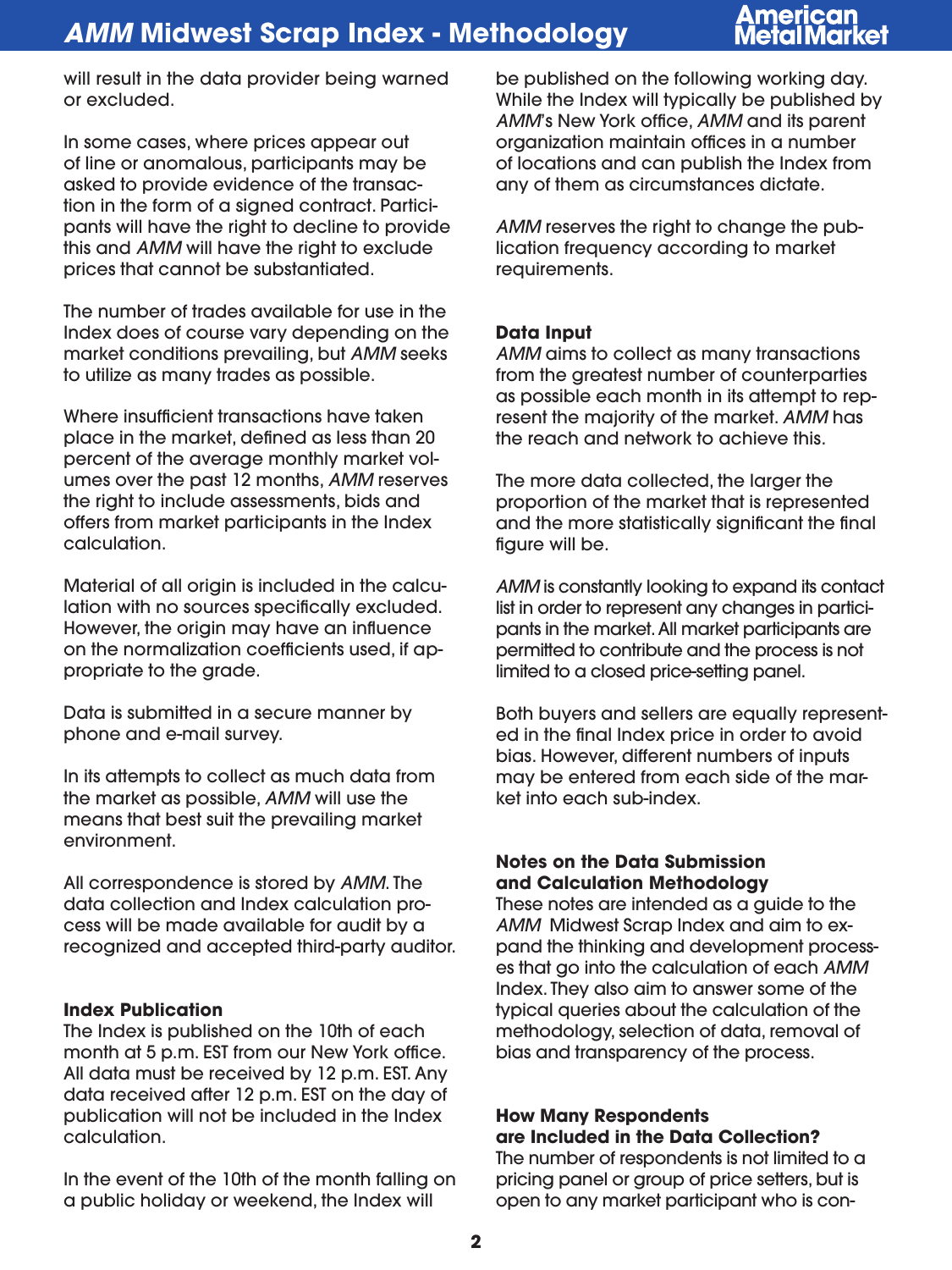# merican

ducting business on a delivered Midwest mill basis. *AMM* collects transactional data from approximately 50 market participants. Naturally, only a proportion will be active in the market in any particular month, but they will all typically be contacted each month to determine whether they have conducted any business.

### **What Data Does** *AMM* **Request from Market Participants?**

*AMM* requires that its contacts in the market report data in good faith and with full transparency. Typically that would include establishing a formal relationship and a dedicated contact point to maintain consistency from month to month.

In order to create the most representative Index, *AMM* requests the following aspects of the transaction for inclusion in the calculation:

- Transaction price
- Material type (based on ISRI specifications)
- Origin
- Tonnage
- Delivery point
- Delivery period
- Payment terms
- Name of company
- Date of transaction
- Any other relevant data to pricing (e.g. distressed sale.)

Data can be supplied in a number of ways to maximize convenience. This can include by phone or e-mail to the normal *AMM* contact or to editor@amm.com.

### **Verification of Data**

*AMM* employs a number of mechanisms to ensure that data submitted to the Index is fair and representative of the market. The calculation automatically removes data which is more than 4 percent away from the calculated final Index, and the Index is then recalculated to one iteration. This allows outliers to be discarded, whether they are based on error, erroneous data or any attempt to influence the Index calculation.

*AMM* reserves the right to demand to see contracts and signed paperwork before inclusion of the data in the calculation. If this is refused, the data, or the data supplier, can be excluded from the data collection process. Furthermore, *AMM* reserves the right to exclude data that it does not feel is fairly presented or is an effort to distort the market.

### **Security of Data**

*AMM* stores the collected data and calculation process on secure off-site servers that are backed-up on a daily basis. The data is not accessible to parties outside *AMM* or the group, and internally only to defined individuals within the Index and editorial teams.

If required, the Index calculation process is auditable by a recognized and mutually acceptable third-party auditor according to legal requirements and under non-disclosure agreements.

#### **Internal Compliance**

*AMM* has established extensive training to ensure that the methodologies of data collection, Index calculation, publication and information storage are strictly adhered to. This includes internal auditing, close management oversight and regular updating of standards to reflect any changes in market practice.

### **Why is the Index Calculation Split into Buyers and Sellers?**

The *AMM* methodology is designed specifically and uniquely to balance out any bias in the market to create the most representative and objective price. The Index is split into the two groups of buyers and sellers to balance a number of factors, including tonnage bias, where more transactions are reported by one side or the other.

In this case, if more tonnage is reported on one side, it will contribute to the accuracy of the sub-index, but it does not over influence the market as it will always be 50 percent of the final Index calculation.

By splitting the calculation into two, influence from potential selective reporting of data is reduced. This is critical in a tonnage-weighted assessment that calculates the Index in a methodological and mathematical manner.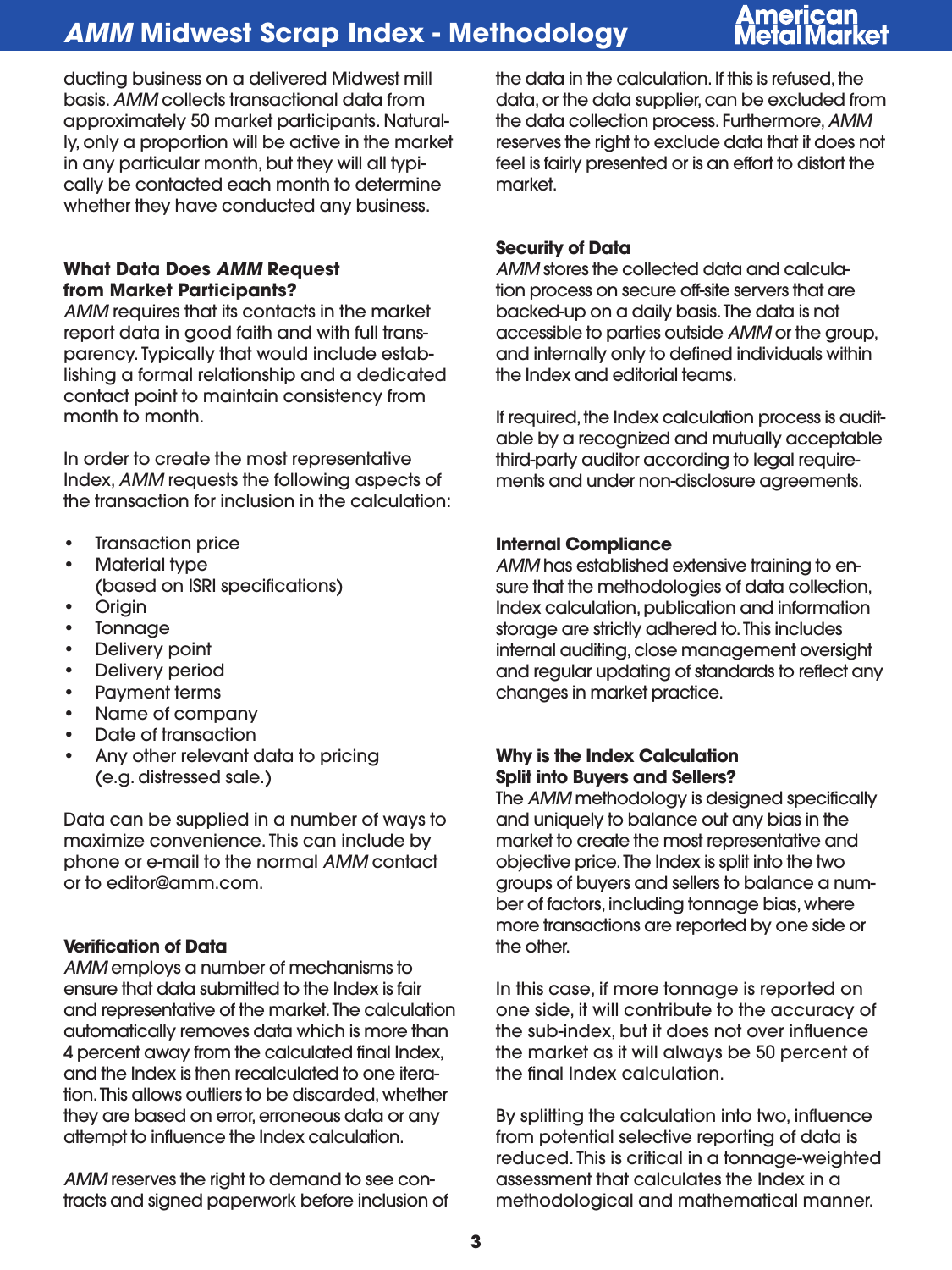# merican

**How Many Trades are Captured in the Index?** This depends on the market conditions at the time of calculation. In calculations of the Index, there are typically 30 to 40 data points included, giving a very strong statistical analysis.

### **How Does the Index Methodology Adjust for Different Levels of Concentration Between the Buyers and Sellers?**

The sub-indices are based on a tonnageweighted calculation of actual transactions normalized for grade, payment terms, etc. The final Index is the non-weighted average of the two sub-indices, allowing for equal representation from both sides of the market, and also counters market distortion or selective reporting of data. Only the final Index is published.

The different market concentrations then do not matter, as both sides of the market are treated individually and then combined equally.

## **What Happens if the Material is Downgraded on Delivery?**

The transaction is done on the expected delivery specifications, including grade and payment terms, and the price settled on this basis. If it turns out to be different, then that is an issue between the two parties who entered the contract, and the Index is not revised retroactively.

# **Spot Pricing vs. Long-Term Contracts**

The *AMM* Midwest Scrap Index includes material that will be delivered within 30 days to the mill. Spot business concluded after the 10th of the month will not be included. Any material that is delivered as part of a long-term contract is excluded from the calculation process.

# **Payment Terms**

The basis of the payment terms is based on typical commercial practice in the Midwest scrap market. Transactions that are conducted on different payment or credit terms will be normalized back to the base specifications, taking into account discounts, current interest rates and standard commercial terms.

## **Low Liquidity**

There may be periods when the number of transactions available for inclusion in the Index calculation will fall, for example, due to poor market conditions. *AMM* has established formal methodologies to address this issue. Where insufficient transactions have taken place in the market, defined as less than 20 percent of the average monthly market volumes over the past 12 months, *AMM* reserves the right to include assessments, bids and offers from market participants in the Index calculation. These are treated in the same way as transactions, but weighted at a minimum tonnage and subject to exclusion under the same rules.

# **Timing of Publication**

The structure of the Midwest scrap market means that the large majority of the business is conducted in the first 10 days of the month. *AMM* publishes the scrap Index on the 10th of each month, unless that falls on a weekend or public holiday, in which case the Index is published on the following working day.

### **Security of Publication**

*AMM* utilizes secure off-site servers for the whole of its operations, calculations and publication. In the event of breakdown or damage to the systems, emergency and disaster planning procedures are in place to ensure continual and timely publication of the Index. These systems can be implemented from any of the offices in New York, Pittsburgh or London.

# *AMM***'s Scrap Prices Portfolio – Indices and Assessments**

*AMM* publishes a comprehensive list of scrap market prices including indices and assessments. The assessments are designed to provide a clear and fair representation of the spot price in the various regional markets. The *AMM* Midwest Scrap Index aims to reflect scrap prices for the entire Midwest region. The Index price differs from the assessment figure due to a difference in the methodologies.

However, we expect both price series to correlate strongly due to the overlapping nature of many of the data points.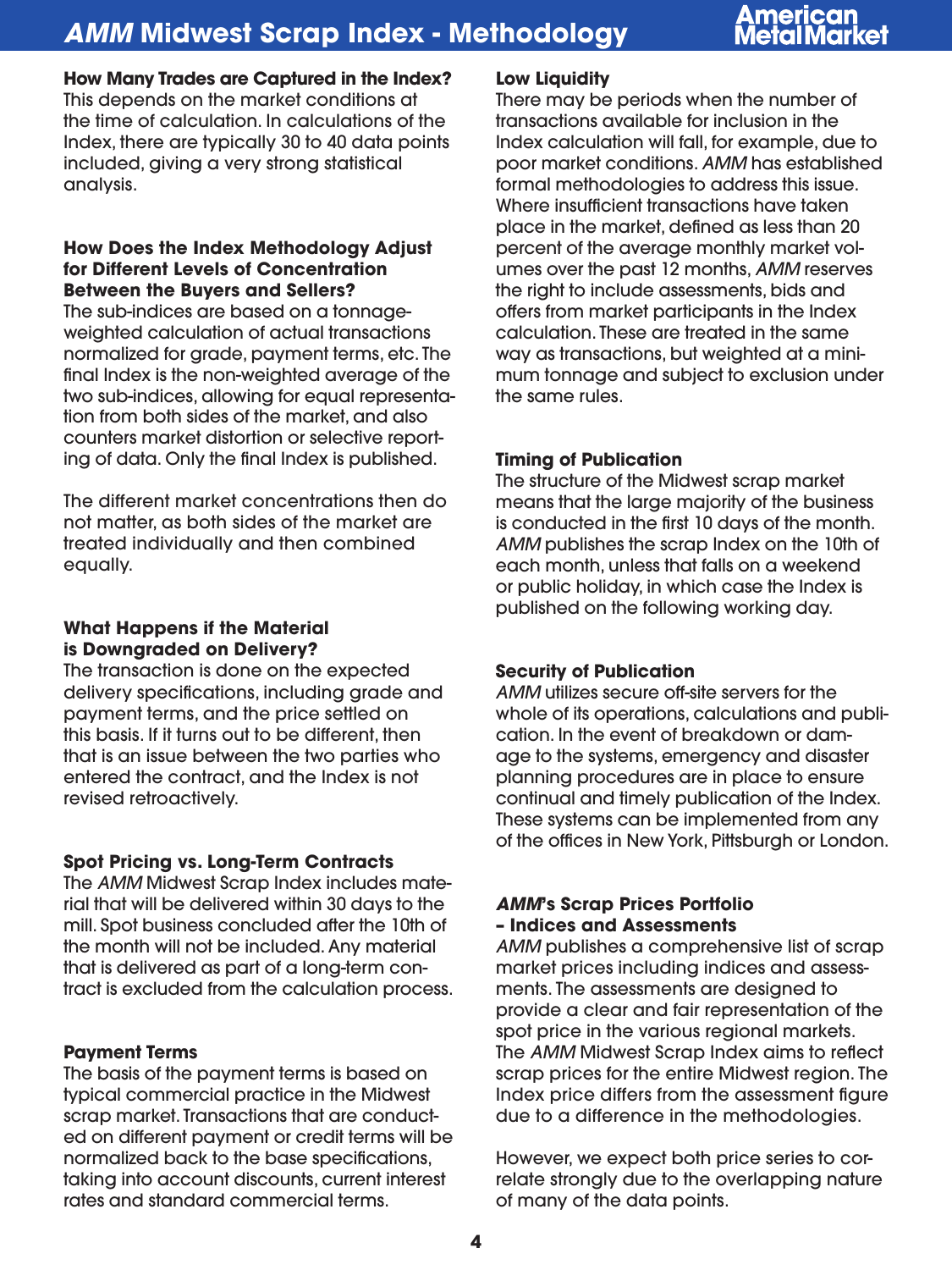# **American<br>Metal Market**

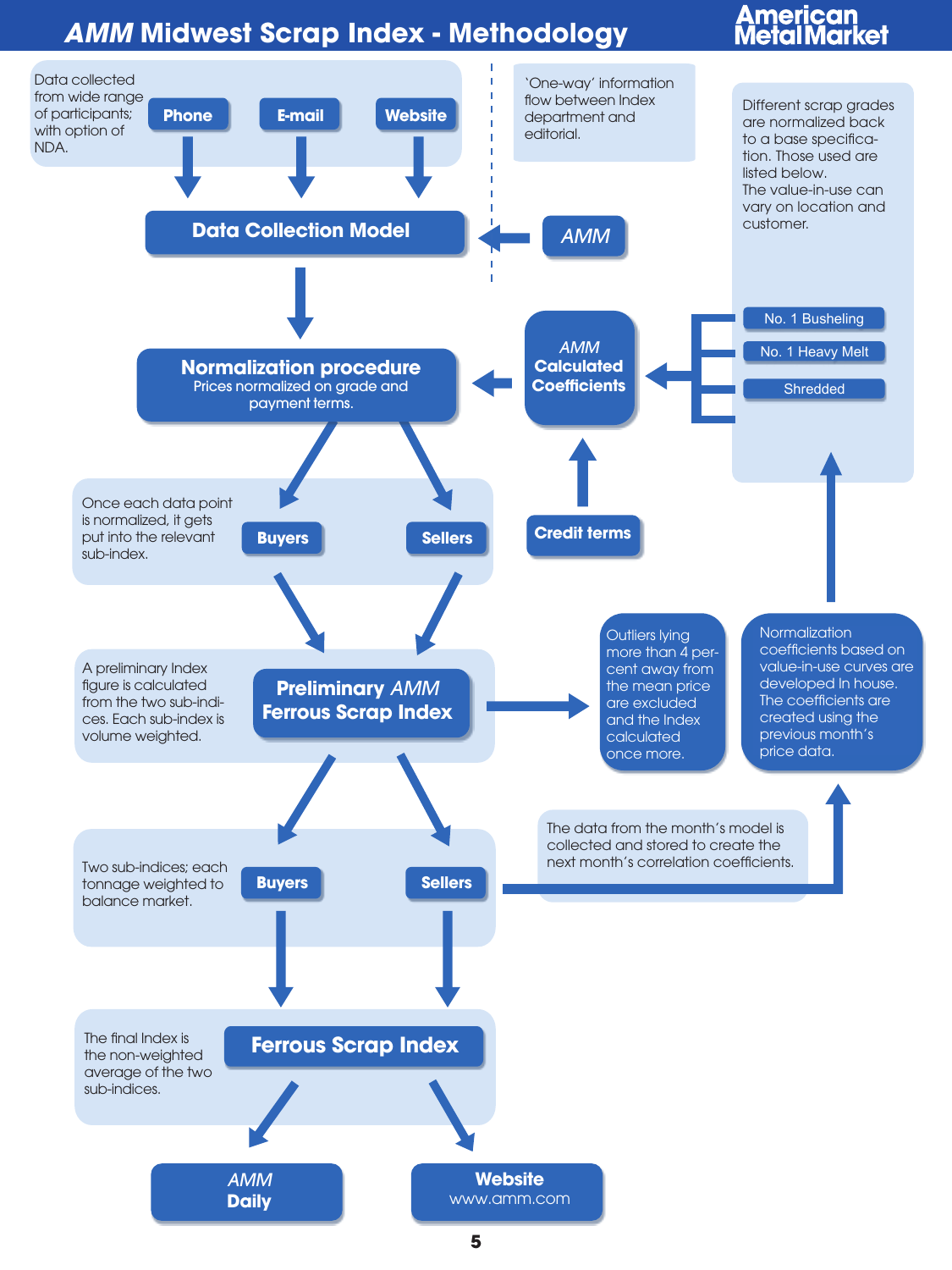

| Specification for US Scrap Midwest No. 1 Heavy Melting Scrap Index                      |                                                                                                                                                                                                                                                                                                                                                                                                                                                                                                                            |  |
|-----------------------------------------------------------------------------------------|----------------------------------------------------------------------------------------------------------------------------------------------------------------------------------------------------------------------------------------------------------------------------------------------------------------------------------------------------------------------------------------------------------------------------------------------------------------------------------------------------------------------------|--|
| <b>Price</b><br><b>Pricing Point</b><br><b>Delivery Points</b><br><b>Specifications</b> | US\$ per gross ton<br>Delivered Midwest mill<br>Any mill in Illinois, Indiana, Michigan, Wisconsin, Iowa and NW Ohio<br><b>ISRI Grade 200</b><br>No. 1 heavy melting steel.<br>Wrought iron and/or steel scrap 1/4 inch and over in thickness. Individual pieces not over 60 x 24 inches<br>(charging box size) prepared in a manner to insure compact charging.                                                                                                                                                           |  |
| <b>Other Grades</b><br><b>Normalized</b>                                                | <b>ISRI Grade 201</b><br>No. 1 heavy melting steel 3 feet x 18 inches.<br>Wrought iron and/or steel scrap 1/4 inch and over in thickness. Individual pieces not over 36 x 18 inches<br>(charging box size) prepared in a manner to insure compact charging.<br><b>ISRI Grade 202</b><br>No. 1 heavy melting steel 5 feet x 18 inches.<br>Wrought iron and/or steel scrap 1/4 inch and over in thickness. Individual pieces not over 60 x 18 inches<br>(charging box size) prepared in a manner to insure compact charging. |  |
| <b>Material Origin</b>                                                                  | All origins                                                                                                                                                                                                                                                                                                                                                                                                                                                                                                                |  |
| <b>Trade Size</b>                                                                       | Minimum 1,000 gross tons                                                                                                                                                                                                                                                                                                                                                                                                                                                                                                   |  |
| <b>Delivery Window</b>                                                                  | Within 30 days                                                                                                                                                                                                                                                                                                                                                                                                                                                                                                             |  |
| <b>Delivery Method</b>                                                                  | Any permitted according to ISRI specifications 2012                                                                                                                                                                                                                                                                                                                                                                                                                                                                        |  |
| <b>Payment Terms</b>                                                                    | Net 30 days post delivery. Other terms normalized                                                                                                                                                                                                                                                                                                                                                                                                                                                                          |  |
| <b>Publication Date</b>                                                                 | 10 <sup>th</sup> of each month (or following working day)                                                                                                                                                                                                                                                                                                                                                                                                                                                                  |  |
| <b>Publication Time</b>                                                                 | 5 p.m. EST                                                                                                                                                                                                                                                                                                                                                                                                                                                                                                                 |  |

# Specification for US Scrap Midwest No. 1 Busheling Index **Specification for US Scrap Midwest No. 1 Busheling Index**

| <b>Price</b><br><b>Pricing Point</b><br><b>Delivery Points</b><br><b>Specifications</b> | US\$ per gross ton<br>Delivered Midwest mill<br>Any mill in Illinois, Indiana, Michigan, Wisconsin, Iowa and NW Ohio<br><b>ISRI Grade 207</b><br>No. 1 busheling.<br>Ferrous busheling. Compliant to ISRI Specifications 7 No. 1 busheling. Clean steel scrap, not exceeding<br>12 inches in any dimensions, including new factory busheling (sheet clippings, stampings, etc.). May not<br>include old auto body and fender stock. Free of metal coated, limed, vitreous enamelled, and electrical<br>sheet containing over 0.5-percent silicon. |
|-----------------------------------------------------------------------------------------|---------------------------------------------------------------------------------------------------------------------------------------------------------------------------------------------------------------------------------------------------------------------------------------------------------------------------------------------------------------------------------------------------------------------------------------------------------------------------------------------------------------------------------------------------|
| <b>Material Origin</b>                                                                  | All origins                                                                                                                                                                                                                                                                                                                                                                                                                                                                                                                                       |
| <b>Trade Size</b>                                                                       | Minimum 1,000 gross tons                                                                                                                                                                                                                                                                                                                                                                                                                                                                                                                          |
| <b>Delivery Window</b>                                                                  | Within 30 days                                                                                                                                                                                                                                                                                                                                                                                                                                                                                                                                    |
| <b>Delivery Method</b>                                                                  | Any permitted according to ISRI specifications 2012                                                                                                                                                                                                                                                                                                                                                                                                                                                                                               |
| <b>Payment Terms</b>                                                                    | Net 30 days post delivery. Other terms normalized                                                                                                                                                                                                                                                                                                                                                                                                                                                                                                 |
| <b>Publication Date</b>                                                                 | $10th$ of each month (or following working day)                                                                                                                                                                                                                                                                                                                                                                                                                                                                                                   |
| <b>Publication Time</b>                                                                 | 5 p.m. EST                                                                                                                                                                                                                                                                                                                                                                                                                                                                                                                                        |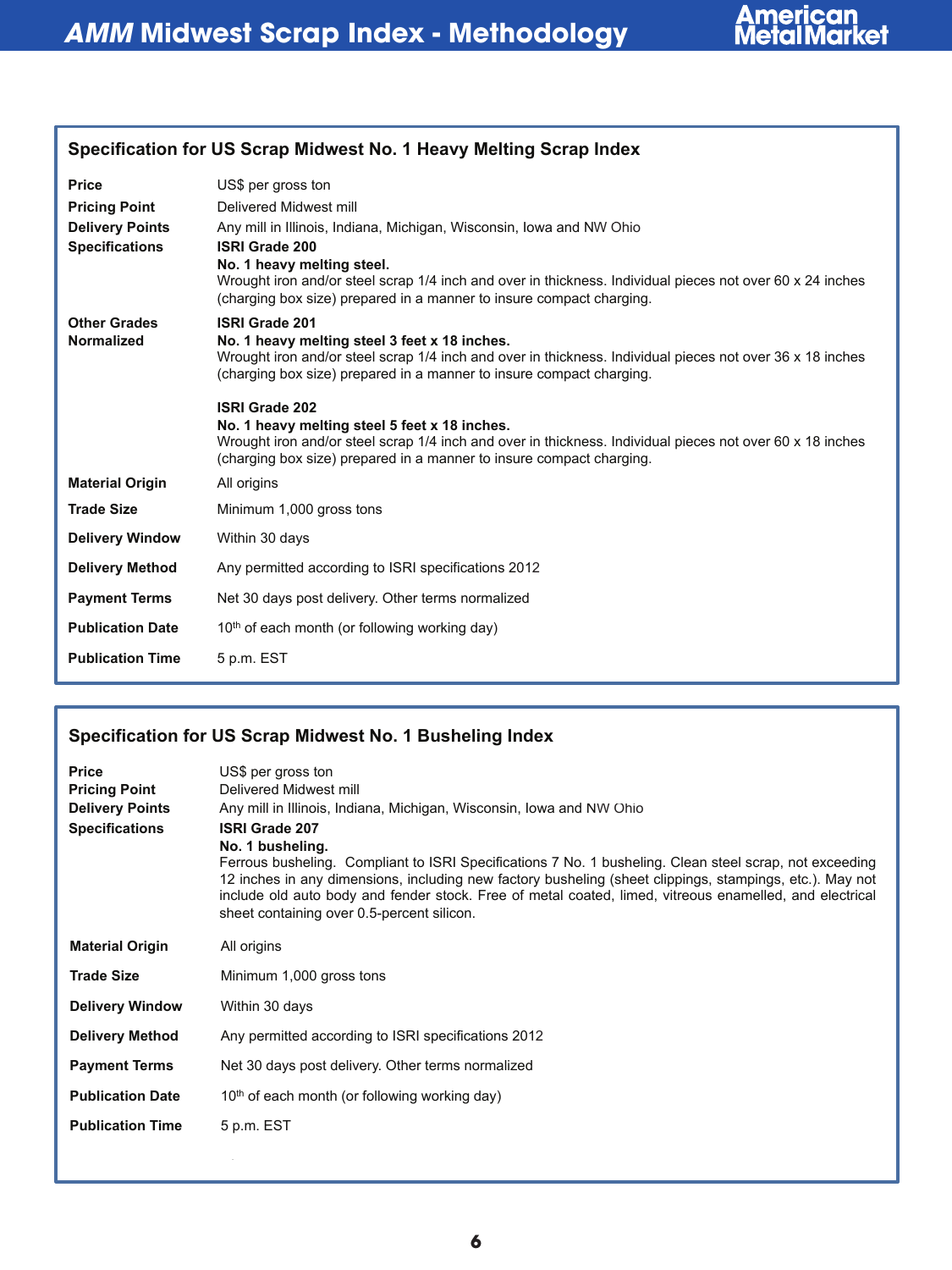

| Specification for US Scrap Midwest Shrequed Index                                       |                                                                                                                                                                                                                                                                                                                                                                                                                                            |  |
|-----------------------------------------------------------------------------------------|--------------------------------------------------------------------------------------------------------------------------------------------------------------------------------------------------------------------------------------------------------------------------------------------------------------------------------------------------------------------------------------------------------------------------------------------|--|
| <b>Price</b><br><b>Pricing Point</b><br><b>Delivery Points</b><br><b>Specifications</b> | US\$ per gross ton<br>Delivered Midwest mill<br>Any mill in Illinois, Indiana, Michigan, Wisconsin, Iowa and NW Ohio<br><b>ISRI Grade 211</b><br>Shredded scrap.<br>Homogeneous iron and steel scrap magnetically separated, originating from automobiles, unprepared No.<br>1 and No. 2 steel, miscellaneous baling and sheet scrap. Average density 70 pounds per cubic foot.                                                            |  |
| <b>Other Grades</b><br>Normalized                                                       | <b>ISRI Grade 210</b><br>Shredded scrap.<br>Homogeneous iron and steel scrap, magnetically separated, originating from automobiles, unprepared No.<br>1 and No. 2 steel, miscellaneous baling and sheet scrap. Average density 50 pounds per cubic foot.<br><b>ISRI Grade 212</b><br>Shredded clippings.<br>Shredded 1000 series carbon steel clippings or sheets. Material should have an average density of 60<br>pounds per cubic foot. |  |
| <b>Material Origin</b>                                                                  | All origins                                                                                                                                                                                                                                                                                                                                                                                                                                |  |
| <b>Trade Size</b>                                                                       | Minimum 1,000 gross tons                                                                                                                                                                                                                                                                                                                                                                                                                   |  |
| <b>Delivery Window</b>                                                                  | Within 30 days                                                                                                                                                                                                                                                                                                                                                                                                                             |  |
| <b>Delivery Method</b>                                                                  | Any permitted according to ISRI specifications 2012                                                                                                                                                                                                                                                                                                                                                                                        |  |
| <b>Payment Terms</b>                                                                    | Net 30 days post delivery. Other terms normalized                                                                                                                                                                                                                                                                                                                                                                                          |  |
| <b>Publication Date</b>                                                                 | 10 <sup>th</sup> of each month (or following working day)                                                                                                                                                                                                                                                                                                                                                                                  |  |
| <b>Publication Time</b>                                                                 | 5 p.m. EST                                                                                                                                                                                                                                                                                                                                                                                                                                 |  |